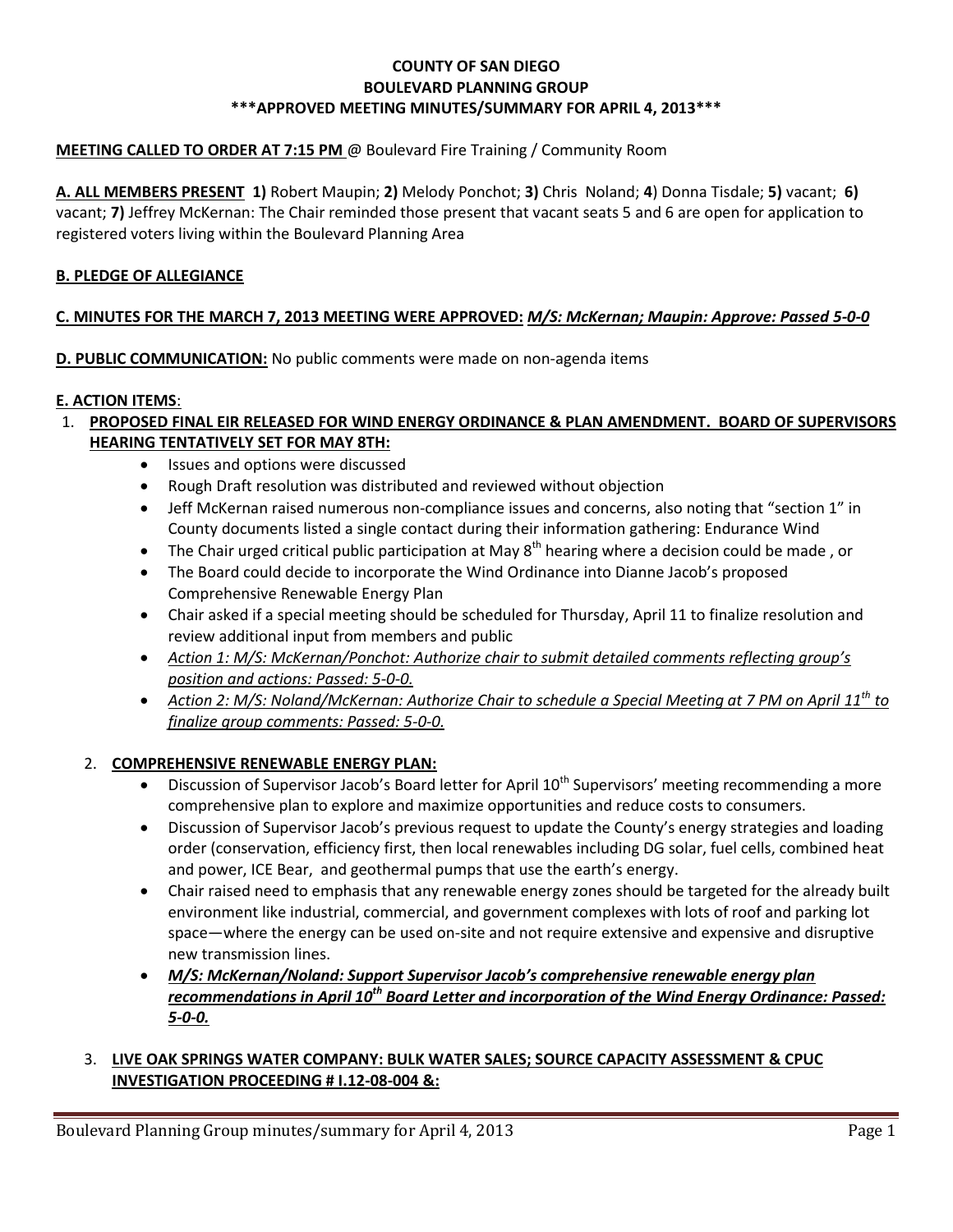- Nazar Najor and Trey Driscoll from Dudek were present for Live Oak Springs Water Company (LOSWC).
- The Chair noted and apologized for the late notice given to Mr. Najor, and reported that numerous and ongoing complaints and requests for help have been received from residents regarding unauthorized bulk water sales for large-scale projects, cumulative adverse impacts to private wells, water district wells, overall water resources, service reliability, and oak tree mortality, poor service and maintenance
- Najor provided handouts and stated his case with Mr. Driscoll responding to some questions.
- The Chair had Public Records Act response documents, in hand, provided by DEH, by Albert Schiff with CPUC DWA, and documents downloaded from the CPUC proceedings page for this subject.
	- o CPUC Division of Water Audits OII proceeding # **I.12-08-004** is to consider receivership and new owners for LOSWC.
	- $\circ$  Current CPUC and DEH joint agreement and requirement for a Source Capacity Study (SCS) prior to bulk water sale authorization based on sustainability and public health and safety.
	- o CPUC Notice of Violation, dated 3-21-13, notifying LOSWC that unauthorized bulk water sales to SDG&E's contractor put them in violation of the current suspension and are subject to fines.
	- $\circ$  County DEH and CPUC agree that they have a right to require source capacity studies for wells for bulk water sales.
	- $\circ$  Dudek's draft Source Capacity Study (SCS) has been rejected by the County as inadequate with questions on actual well logs and production rates.
- Trey Driscoll confirmed that in addition to working on Live Oak Springs he is working on Soitec Solar's Tierra Del Sol and Rugged Solar projects for the applicant.
- Bob Maupin has some issues and complaints with Dudek work on his well for Tierra Del Sol Solar studies.
- Najor reported taking the County to Court and winning. He has federal case against 9 County employees.
- He alleged that LOSWC is the only company that has to do a SCS which is prejudicial and that the County went to CPUC, bypassing required MOU coordination.
- Najor reported requesting a CPUC hearing and alleged that the County brought false information to that 2-day hearing with the CPUC's Administrative Law Judge.
- Najor said he has no problem with requests to document water resources but he needs to file for almost 50% rate increase to cover SCS costs and loss of bulk water sales income.
- LOSWC had a \$15,000 loss last year.
- The Chair questioned the viability of a rate increase due to pending CPUC receivership decisions.
- Najor reported already spending \$25,000 on SCS that shows he can sell 80,000 gallons per day, but the County is doing everything it can to block his sales so he will lose the Beta contract for ECO Substation.
- SDG&E pays 3 times what Live Oak Springs ratepayers pay. He wants SCS testing completed to coincide with SDG&E restart of ECO Substation construction in June so he can re-start those bulk water sales.
- Nazar also stated that the County asked LOSWC to cut the lines that service the fire departments like the 50 water trucks filled allowed up for free for the Shockey Fire.
- Chair recommended sending a letter to Supervisor Jacob and DEH relaying community concerns with ongoing issues with Live Oak Springs Water Company and opposition to bulk water sales that place water customers, adjacent private well owners and water sensitive oak trees and habitat at risk.
- Najor requested that the Group support bulk water sales of any test water produced during 10-day well production tests for the Source Capacity Study so that water would not be wasted and funds could be put back into the water district. He was selling 30,000 gallons per day that would have to be dumped.
- Jeff McKernan thought Najor's request was reasonable—during testing only.
- Chris Noland, a geologist, asked about the 10-day test instead of usual 72-hour test.
- Trey Driscoll said California regulations Section 64554 requires 10-day test for source capacity study and they are working with Peter Neubauer and Kevin Heaton at DEH.
- Driscoll said they will pump at full capacity for 10 days. 3 wells produce roughly 55 gpm, 30 gpm and less than 5 gpm*.* Transducers will electronically monitor water levels, including threshold levels.
- Nazar reported SDG&E conducted positive 1993 capacity study.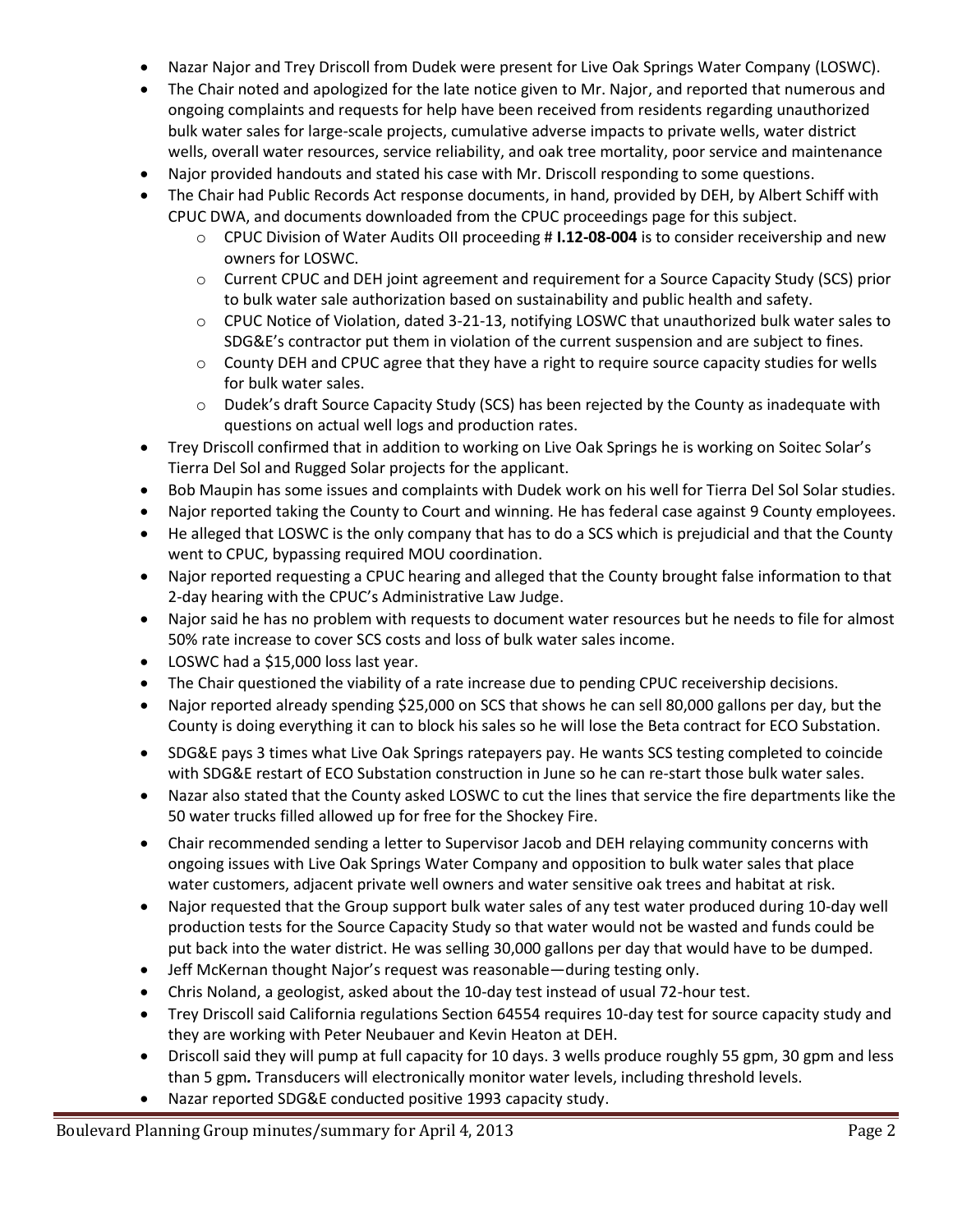- Chair noted that the validity of those well production rates had been questioned by the County and others and that 1993 was one of several wet El Nino years with high rainfall and groundwater levels.
- Noland asked if LOSWC water wells were potable or non-potable and stated that the usual dumping of test water onto the ground or into stream beds requires additional time consuming and potentially costly and problematic permits.
- Driscoll said the 30 gpm well (#1) was non-potable with low level bacteria.
- *M/S: Noland/ McKernan: Support Source Capacity Study (SCS) and the sale of bulk water produced during the during the duration of well tests for that SCS; Passed 5-0-0*

## 4. **REPAIR OF HISTORIC DEPRESSION ERA WPA ROCK WORK ON TIERRA DEL SOL ROAD:**

- Chair reported no action was needed because DPW had responded to repair requests in record time.
- Additional WPA rock work will be repaired soon.

#### **F. GROUP BUSINESS:** Announcements; Correspondence Received; discussion items; project updates:

- 1. Border Patrol: No BP presence due to other obligations
- 2. Revitalization: Tammy Daubach gave report:
	- $\bullet$  Hosted Border Patrol Community Watch meeting on March 17<sup>th</sup>
	- BP funding will be cut so they are doubling up. Smugglers are testing the waters.
	- $\bullet$  April 2<sup>nd</sup> Revitalization meeting raised concerns with lack of participation from Boulevard. Need direction, input, and support from residents for Boulevard projects.
	- Supervisor Dianne Jacob's Revitalization meeting will be from 9:30-11:30 AM on April 12<sup>th</sup> at Campo Community Center.
	- April 30<sup>th</sup> revitalization fund raising meeting at 6:30 PM at Jacumba Library.
	- May events include Jacumba Jazz Festival and Campo Round-Up.?
	- Cherry Diefenbach is writing a book on history of Boulevard / Jacumba. Proceeds will benefit the Women's Club. Cherry needs pictures, documents and knowledge of local history. Contact Cherry: 619- 473-9900 or csdiefenbach@sbcglobal.net
	- Jacumba Hikers/Walkers has new schedule posted
- 3. Fire Safe Council: Tammy Daubach gave report
	- \$26,000 received from SDG&E for ECO Substation mitigation. Line route keeps changing. Waiting to learn which direction those new lines will going so those impacted homeowners get first chance at fire suppression efforts.
	- Tule Wind and Energia Sierra Juarez funds are pending.
	- Chief Francois reported new fire department plans had been accidentally done in residential and are going back to the drawing board. No progress until 2014. Joint fire/sheriff use being discussed.
	- Mountain Empire Disaster meeting will be April 9<sup>th</sup> at Campo Community Center @ 1PM.
	- Next Revitalization meeting on April 29<sup>th</sup> @ 6:30 PM at Jacumba Fire Department
- 4. Other: none

#### 5. **IBERDROLA'S 200 MW TULE WIND** *RECORD OF DECISION AMENDED***:**

 BLM Record of Decision (ROD) was amended to allow overhead instead of underground gen-tie line to avoid cultural resources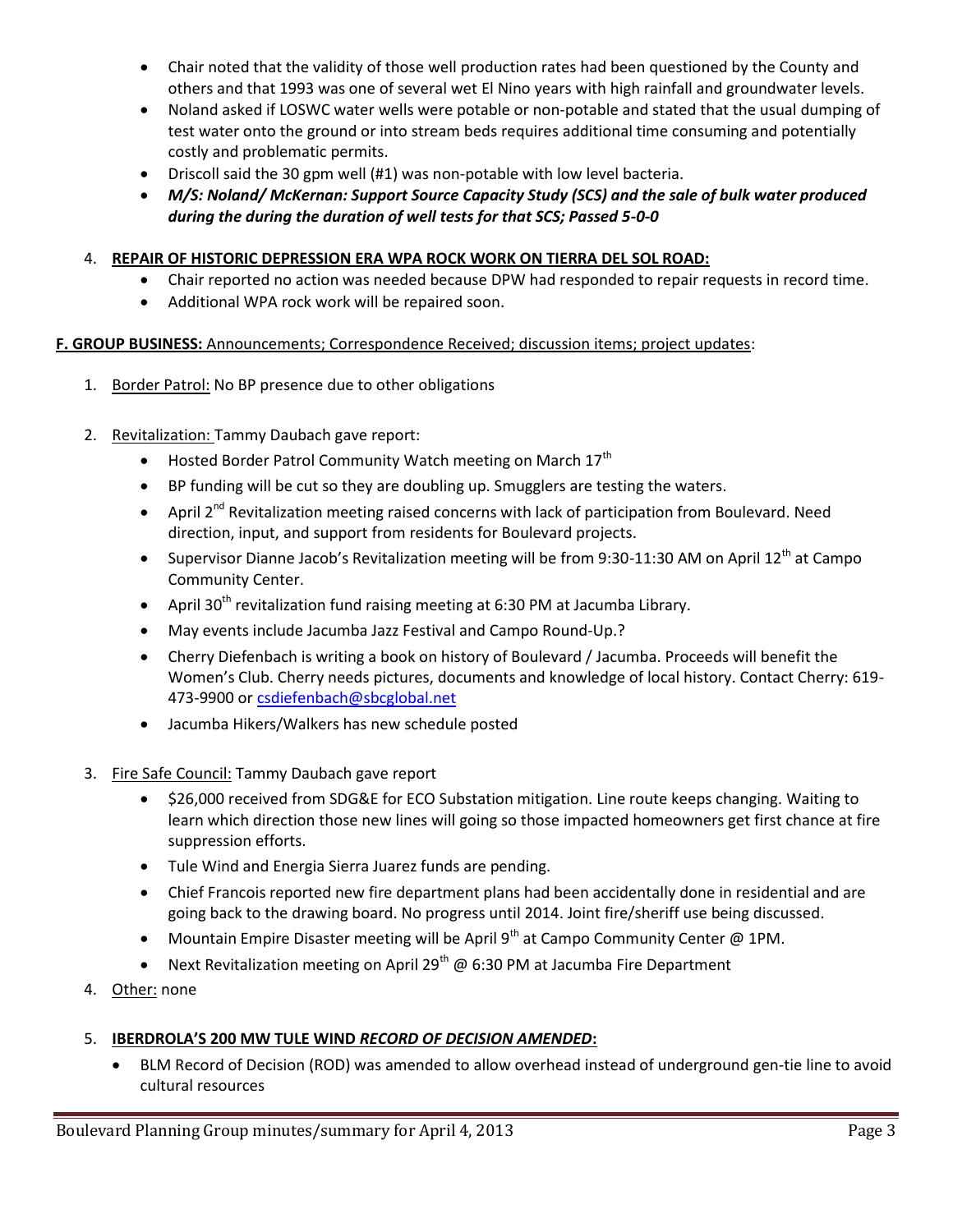- Whalen said SB33 will be vehicle to fund undergrounding of utilities so we should support it.
- Chris Noland said it is just another vehicle to give more dollars to developers.
- BIA ROD pending for Ewiiaapaayp turbines
- State Lands Commission decision also pending.

#### 6. **PROGRAMMATIC EIR FOR 4 SOITEC SOLAR PROJECTS TOTALING 1,473 ACRES AND 168.5 MW OF CONCENTRATING PV SOLAR:** *ACT ON FORMAL GROUP ENDORSEMENT OF COMMENTS FILED BY THE CHAIR IN JANUARY:*

- Consultant Jim Whalen was present for developers.
- EIR resubmitted and is in drafting with Dudek
- Whalen responded to what he meant by his statement that *the difference between daytime and nighttime operations is that at nighttime, the energy goes to ground (comments on June 2012 minutes),*  by saying that grounding limits expense.
- Whalen responded to what he meant by *his 'after abatement" comment in his Backcountry Messenger piece on Boulevard and PR statement on SB33* by saying he would need to see his full article to remember.

## 7. **ROUGH ACRES RANCH CAMPGROUND/CONFERENCE CENTER/ROCKCRUSHING: MUP #11-002; 3300-12- 020(P12-020),3300-12-021(P-12-021);**

- Whalen was present for developers and land owners
- They expect to file resubmittal documents in late April
- Marie Morgan asked when rock crushing will start
- Whalen said the new (Rough Acres Ranch) road is not approved yet but will be first road used for rock crushing operations.
- Rock can be used for Tule Wind, Soitec, and other projects
- Linda Shannon asked about trail access through Rough Acres Ranch to BLM lands, like they have had for the last 20 years.
- Whalen said there may be a trail map.

#### 8. **INVENERGY'S 160-250MW SHU'LUUK WIND & SOLAR DEIS:**

No real news available

# 9. **SOL ORCHARD BOULEVARD SOLAR MAJOR USE PERMIT APPLICATION (P12-025) FOR 108 ACRES SOUTH OF OLD 80 AND EAST OF TULE JIM ROAD:**

No real news available

# 10. **SDG&E's APPLICATION PERMIT TO CONSTRUCT TRANSMISSION LINE 6931: FIRE HARDENING /SHU'LUUK WIND INTERCONNECTION PROJECT: CPUC APPLICATION NO. 12-12-007:**

 No date set yet for CPUC pre-hearing conference with assigned Administrative Law Judge, SDG&E, and interveners

# **11. POTENTIAL BOULEVARD /JACUMBA HISTORIC DISTRICT:**

• 501 c 3 is pending